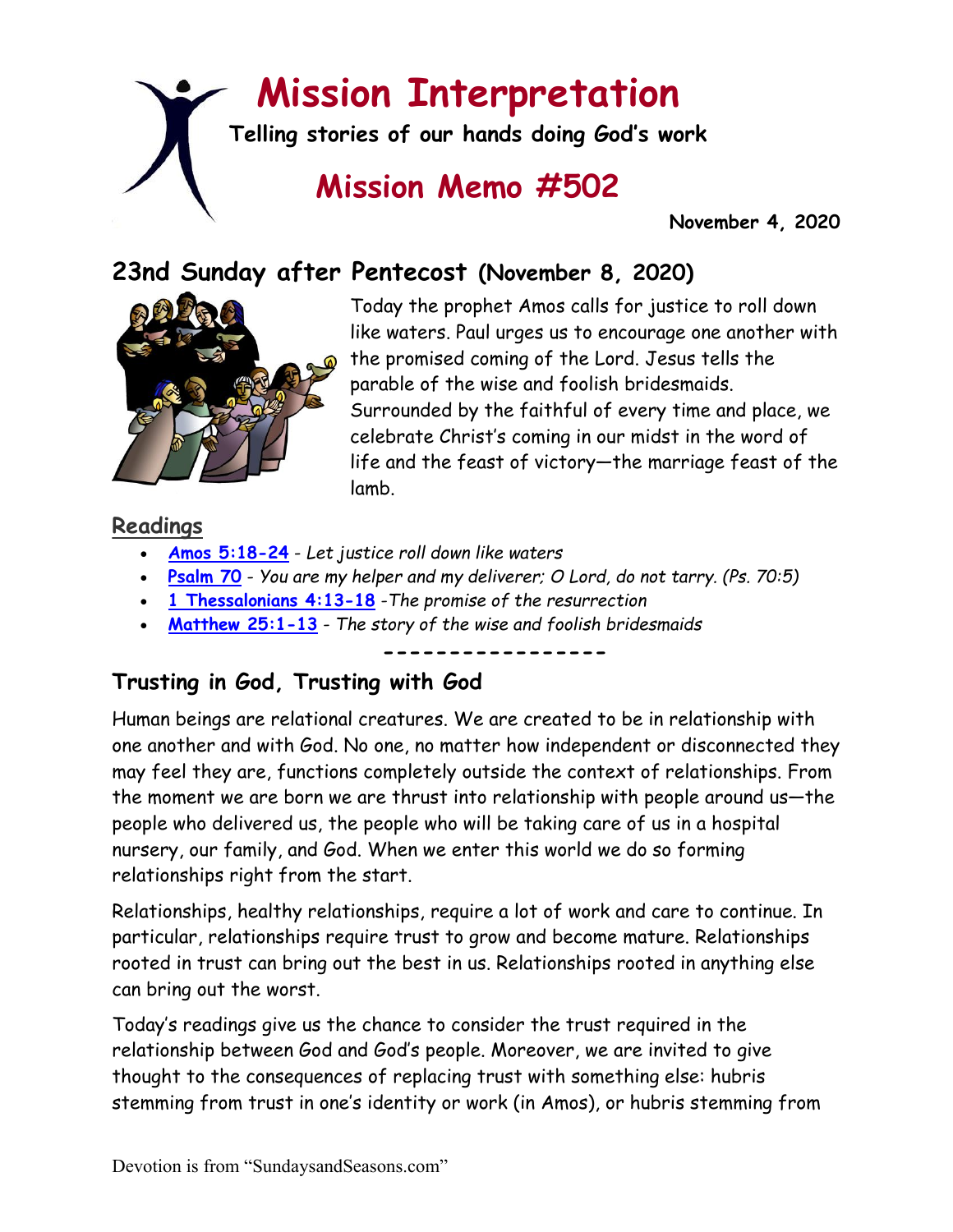trust in others to sustain us rather than God (in Matthew). Paul reminds us that our relationship with God is cause for joy, even in the midst of sorrow, since we believe (trust) God's promise of eternal life through the living Lord Jesus.

-----------------------------------------

### **ELCA presiding bishop Elizabeth Eaton speaks**

#### **to the church about the election**

Today, the uncertainty of this election is causing anxiety and stress for many, not only in our church, but also across our nation and around the world. Even in the



midst of a pandemic, voters have done their jobs and turned out in record numbers. And now our election officials are doing theirs, as they have in every previous election. We are thankful the election process has been peaceful.

The United States has always held elections and upheld a peaceful transfer of power, even in times of great crisis. We held successful presidential elections during the Civil War, the Great Depression and both World Wars. We honor our nation's legacy by exercising calm and patience while we wait for every vote to be counted while our election system does its work.

Regardless of the outcomes of this election, the ELCA will continue to lift up the gospel of Jesus Christ as the basis for equity, justice, and peace for all peoples and creation. As disciples in a democracy, we will hold fast to our commitments to gender justice, to dismantling white supremacy as an anti-racist church, to welcoming the stranger and accompanying the neighbor, to affirming LGBTQIA+ siblings, and seeking economic justice for all.

Dear church, this is a time to uphold the integrity of our election process, and it's also time for patience and prayer. Let us pray for election officials and peaceful advocates. Let us pray that all people in our nation will be treated with dignity and respect and not be discriminated against or intimidated during this deliberative process.

And let us pray now*.*

*Sovereign God, your Son Jesus lived within the structures of society even as he spoke truth to those in power and challenged systems of oppression. Empower us to be courageous disciples and responsible citizens. Grant that our life in the public realm be grounded in the love for our neighbors, care for the most vulnerable in* 

Mission Memo 502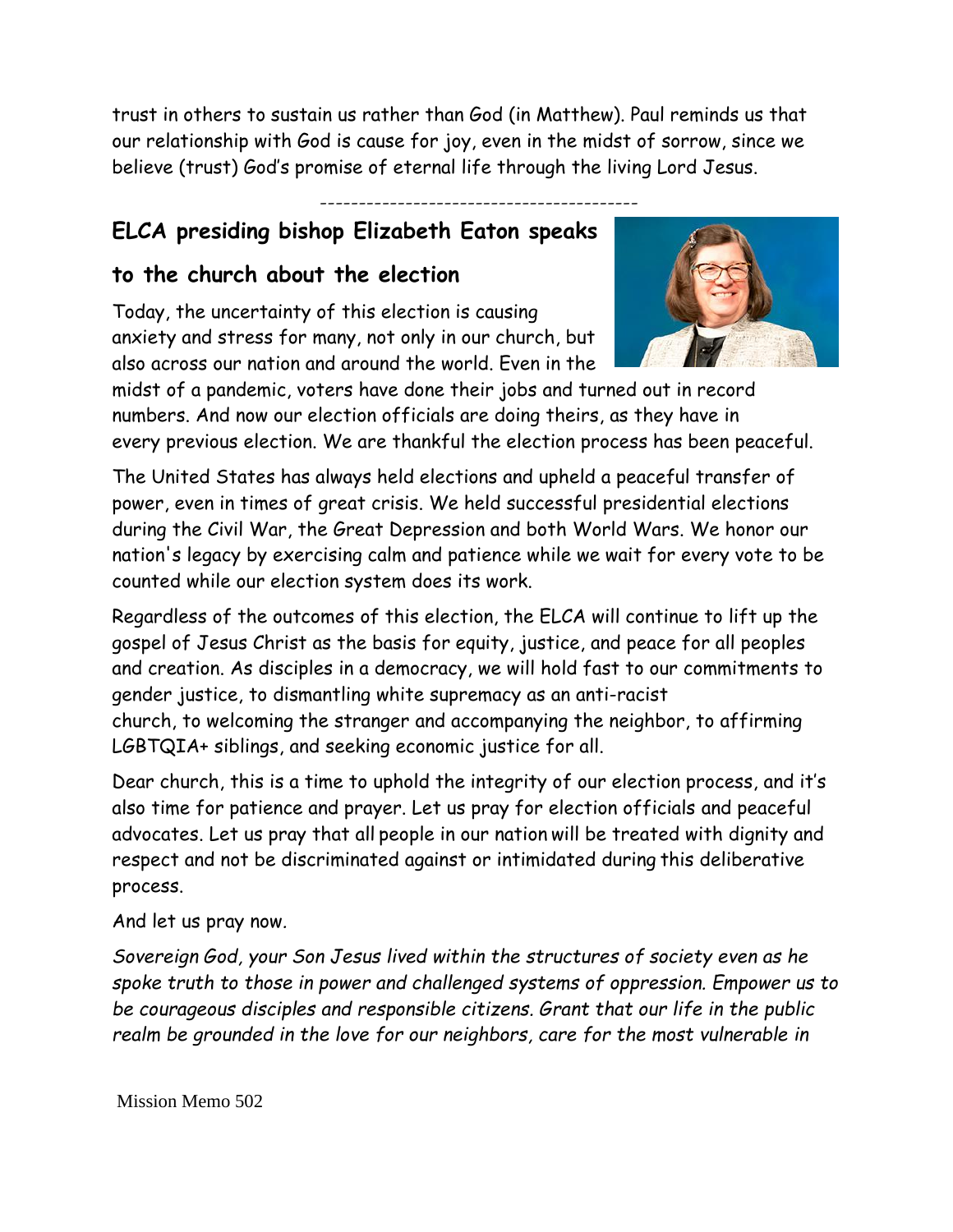*our midst and respect for the common life we share, following the example of Jesus Christ, our Savior and Lord. Amen.*

Click the link to see it as a [video message.](https://www.youtube.com/watch?v=dY8Netujyig&feature=youtu.be)

#### **MOVING TOWARD HEALING**



Whether violence mars this election or not, we are a nation in need of healing. One model for local congregation leadership in this healing is available in "[With Malice Towards None](https://braverangels.org/what-we-do/with-malice-toward-none/)," a program of *Braver Angels* that increases capacity for working together to address our common challenges. After the election has been decided, the initiative suggests healing through organized

online or in-person gatherings where "red and blue Americans consider how they want to regard their fellow citizens who voted differently and begin building the capacity of We the People to forge 'a more perfect union' moving into 2021."

As the global ecumenical communion urges us, our Christian community can hold forth a light in anxious times and not be subsumed by fear. In Zimbabwe, Junge wrote of the church's strong commitment "to walk with… all the people of Zimbabwe in prayers for peace and stability in the country in order for all to enjoy the fruits of their land." Spurred by the God of peace, we can address the deepseated anger, frustration and dissatisfaction in our land and tend to our divisions by coming together to encounter, listen and learn about one another across differences.



## **CHRISTMAS STARS PERFORMANCE SPECIAL** SATURDAY, DECEMBER 12, 2020

#### LUTHERDALE | N7891 US HIGHWAY 12, ELKHORN, WI 53121 | LUTHERDALE.ORG

In years past, Lutherdale Travel Ministry has taken guests to Appleton, Wisconsin to enjoy the Broadway style musical show Christmas Stars. This year, due to COVID-19, Christmas Stars will be presented in a one-hour performance special to be streamed at Lutherdale in the new Hope Conference Center.

Mission Memo 502